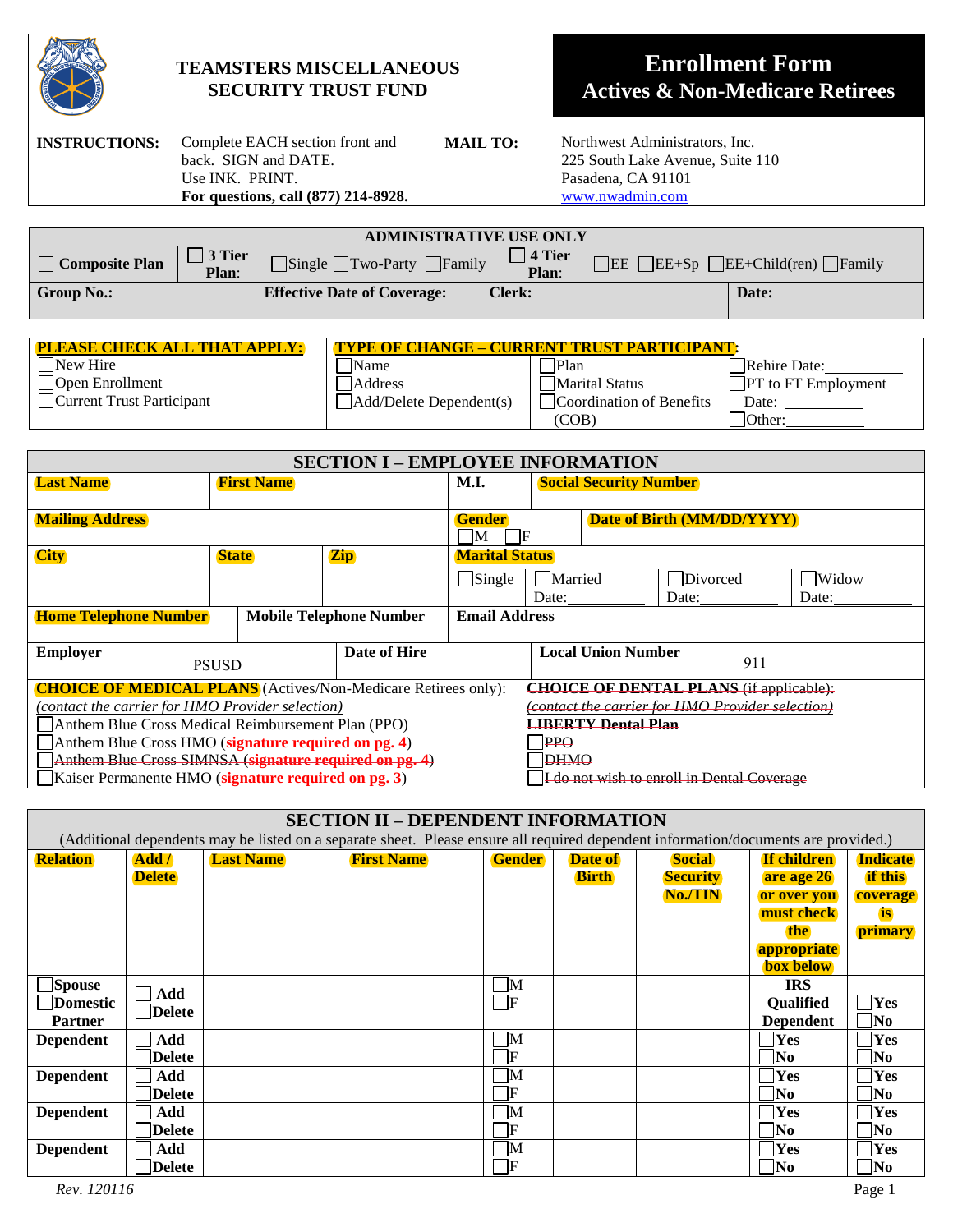| <b>SECTION III - OTHER INSURANCE INFORMATION</b>                                         |                                |  |  |  |  |
|------------------------------------------------------------------------------------------|--------------------------------|--|--|--|--|
| (Please complete this section below if you or a dependent have other insurance coverage) |                                |  |  |  |  |
| <b>Name of Insured Person:</b>                                                           | <b>Insurance Company Name:</b> |  |  |  |  |
|                                                                                          |                                |  |  |  |  |
| <b>Insurance Company Address:</b>                                                        | Telephone #:                   |  |  |  |  |
|                                                                                          |                                |  |  |  |  |
| <b>Effective Date of Coverage:</b>                                                       | Policy #:                      |  |  |  |  |
|                                                                                          |                                |  |  |  |  |
| <b>Name of Insured Person:</b>                                                           | <b>Insurance Company Name:</b> |  |  |  |  |
|                                                                                          |                                |  |  |  |  |
| <b>Insurance Company Address:</b>                                                        | Telephone #:                   |  |  |  |  |
|                                                                                          |                                |  |  |  |  |
| <b>Effective Date of Coverage:</b>                                                       | Policy#:                       |  |  |  |  |
|                                                                                          |                                |  |  |  |  |
| <b>Name of Insured Person:</b>                                                           | Insurance Company Name:        |  |  |  |  |
|                                                                                          |                                |  |  |  |  |
| <b>Insurance Company Address:</b>                                                        | Telephone #:                   |  |  |  |  |
|                                                                                          |                                |  |  |  |  |
| <b>Effective Date of Coverage:</b>                                                       | Policy #:                      |  |  |  |  |
|                                                                                          |                                |  |  |  |  |
|                                                                                          |                                |  |  |  |  |

| <b>SECTION IV – MEDICARE</b>           |                                                                                                                        |  |  |  |  |
|----------------------------------------|------------------------------------------------------------------------------------------------------------------------|--|--|--|--|
|                                        | (Please complete the section below and enclose a copy of Medicare card if you or a dependent are enrolled in Medicare) |  |  |  |  |
| Name of Individual receiving Medicare: | Receiving Part A? $\Box$ Yes $\Box$ No                                                                                 |  |  |  |  |
|                                        |                                                                                                                        |  |  |  |  |
|                                        | If Yes, Effective Date: $\frac{\sqrt{2}}{2}$                                                                           |  |  |  |  |
|                                        | Receiving Part B? $\Box$ Yes $\Box$ No                                                                                 |  |  |  |  |
|                                        |                                                                                                                        |  |  |  |  |
|                                        |                                                                                                                        |  |  |  |  |
| Name of Individual receiving Medicare: | Receiving Part A? $\Box$ Yes $\Box$ No                                                                                 |  |  |  |  |
|                                        |                                                                                                                        |  |  |  |  |
|                                        |                                                                                                                        |  |  |  |  |
|                                        | Receiving Part B? $\Box$ Yes $\Box$ No                                                                                 |  |  |  |  |
|                                        |                                                                                                                        |  |  |  |  |
|                                        | If Yes, Effective Date: /                                                                                              |  |  |  |  |
| Name of Individual receiving Medicare: | Receiving Part A? $\Box$ Yes $\Box$ No                                                                                 |  |  |  |  |
|                                        |                                                                                                                        |  |  |  |  |
|                                        | If Yes, Effective Date: $\frac{\sqrt{2}}{2}$                                                                           |  |  |  |  |
|                                        | Receiving Part B? $\Box$ Yes $\Box$ No                                                                                 |  |  |  |  |
|                                        |                                                                                                                        |  |  |  |  |
|                                        | If Yes, Effective Date: $\angle$                                                                                       |  |  |  |  |

It is a crime to knowingly provide false, incomplete or misleading information to the Trust Administrative Office for the purpose of defrauding the Trust. With my signature, I hereby certify that the information provided in this enrollment form is true and correct.

**SIGNATURE OF PARTICIPANT**: **DATE**: / /

**THIS FORM MUST BE SIGNED AND DATED TO PROCESS YOUR ENROLLMENT**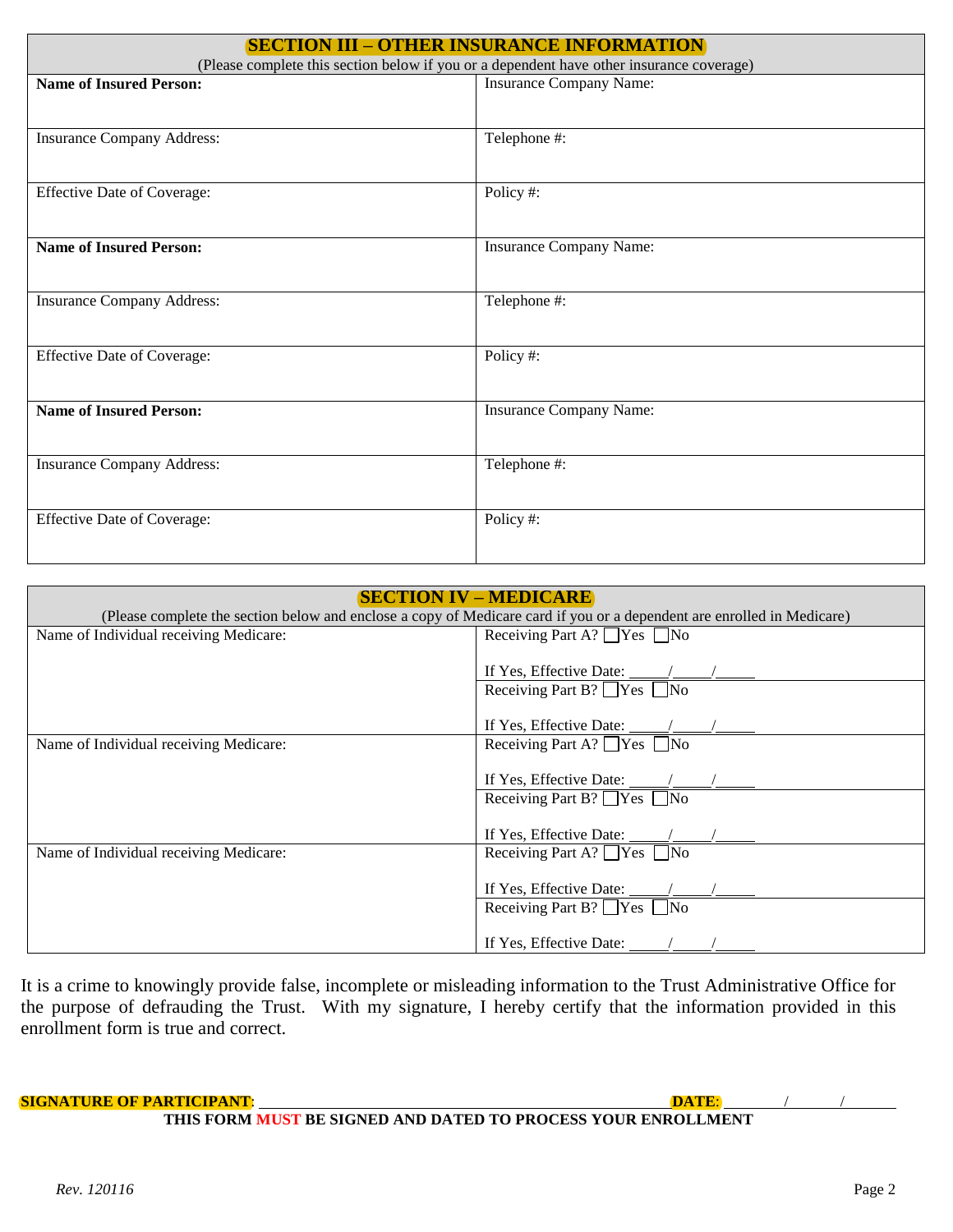#### **INSTRUCTIONS: (Please read carefully before completing the Enrollment Form)**

The Enrollment Form must be completed in order to enroll you and your dependents. Be sure to complete all of the information requested. Under the terms of your coverage, you may make an election of the Medical and Dental Plans. Be sure to complete the section title "Choice of Medical Plans" and "Choice of Dental Plans".

**Reminder:** Changes to your medical election coverage are only permitted once in a 12 month period, during the Fund's Open Enrollment. Changes to your dental election coverage will be in effect for 12 months. You will be unable to make any changes until the next reenrollment period which is 12 months from the effective date of this dental benefit plan change. The change in your dental plan will be effective the 1<sup>st</sup> day of the month following receipt of this form provided it is received on or before the 20<sup>th</sup> day of the month. If this form is received after the  $20<sup>th</sup>$  day of the month, your dental plan change will be effective the 1<sup>st</sup> of the following second month. Please note, you have the option of opting out of your dental coverage. Opting out of dental coverage does not eliminate or reduce any payroll deduction or self-pay cost to you nor any contribution cost to your employer. If you are considering this, you should contact the Administrative Office immediately. If you select this option, a representative from the Administrative Office will contact you.

#### **RETIREES: YOU MUST ENROLL FOR RETIREE COVERAGE UNDER THE FUND WITHIN 12 MONTHS OF YOUR RETIREMENT DATE OR THE LAST MONTH FOR WHICH A CONTRIBUTION WAS MADE ON YOUR BEHALF BY YOUR LAST EMPLOYER.**

#### **TO ADD OR CHANGE YOUR DEPENDENTS, THE FOLLOWING DOCUMENTATION IS REQUIRED:**

- Copies of certified Marriage Certificate issued by the Hall of Records if adding a Spouse.
- Copies of the certified Birth Certificates issued by the Hall of Records if adding dependent children.
- Foster & Adopted children: Legal guardianship or court adoption papers.

# **DEFINITION OF ELIGIBLE DEPENDENTS:**

- Your legal spouse (if not legally separated)
- Eligible children dependents include your natural children, step children, legally adopted children (or children placed for adoption), children for whom you have legal guardianship, and children for whom you are responsible pursuant to a Qualified Medical Child Support Order.
- Your children who are incapable of self-support because of mental or physical incapacities **prior** to reaching age 26.
- Qualified Domestic Partner must apply and qualify separately for Domestic Partner coverage through the Administrative Office.

**Kaiser Foundation Health Plan Arbitration Agreement I understand that (except for Small Claims Court cases, claims subject to a Medicare appeals procedure or the ERISA claims procedure regulation, and any other claims that cannot be subject to binding arbitration under governing law) any dispute between myself, my heirs, relatives, or other associated parties on the one hand and Kaiser Foundation Health Plan, Inc. (KFHP), any contracted health care providers, administrators, or other associated parties on the other hand, for alleged violation of any duty arising out of or related to membership in KFHP, including any claim for medical or hospital malpractice (a claim that medical services were unnecessary or unauthorized or were improperly, negligently, or incompetently rendered), for premises liability, or relating to the coverage for, or delivery of, services or items, irrespective of legal theory, must be decided by binding arbitration under California law and not by lawsuit or resort to court process, except as applicable law provides for judicial review of arbitration proceedings. I agree to give up our right to a jury trial and accept the use of binding arbitration. I understand that the full arbitration provision is contained in the** *Evidence of* **Coverage.**

**SIGNATURE OF PARTICIPANT (Required if electing Kaiser)**: **DATE**: \_\_\_\_\_/\_\_\_\_\_/\_\_\_\_\_

# **Anthem Blue Cross Health Plan Arbitration Language**

**PLEASE READ CAREFULLY – SIGNATURE REQUIRED**

I attest by signing below that I have reviewed the information provided on this application and to the best of my knowledge and belief, it is true and accurate with no omissions or misstatements.

**DEDUCTION AUTHORIZATION:** If applicable, I authorize my employer to deduct from my wages the required subscription charges/premiums.

**NON-PARTICIPATING PROVIDER**: I understand that I am responsible for a greater portion of my medical costs when I use a nonparticipating provider.

**HIV TESTING PROHIBITED**: California law prohibits an HIV test from being required or used by health insurance companies as a condition of obtaining health insurance.

**EFFECTIVE DATE**: The effective date of coverage is subject to Anthem Blue Cross approval.

# **COBRA/CAL-COBRA CONTINUATION COVERAGE**

You may continue your health care coverage by: 1) completing the remainder of this form; 2) signing your name in the blank space below; 3)